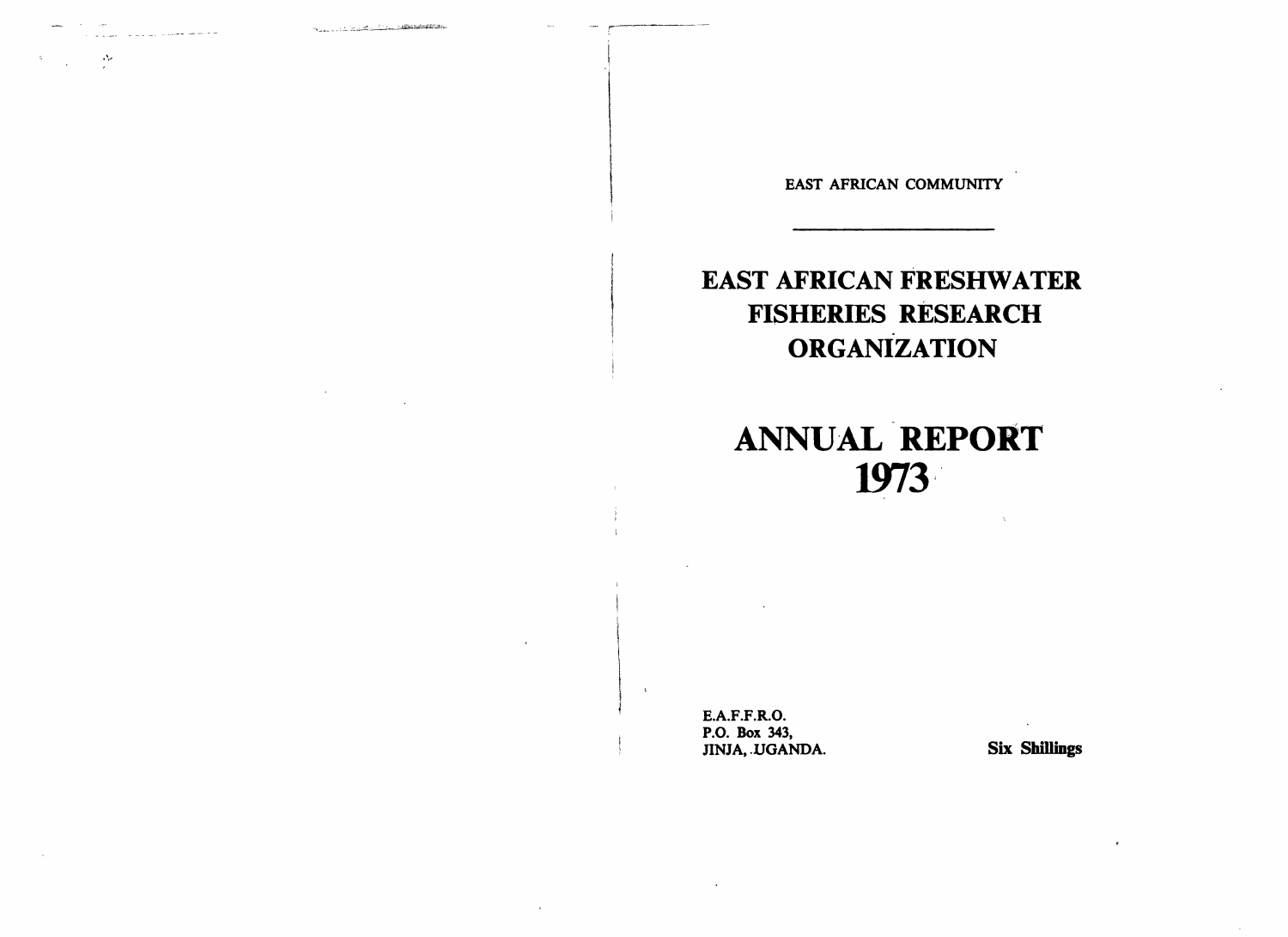The biannual seasonality of rainfall in some areas of Lake Victoria has been implicated in the bimodal fluctuations in catches of certain fish species. ·!An experimental sampling pattern for studying this temporal biological phenomenon would be made up along with'studies in active gears.

and the common second service of the service of the service of the service of the service of the service of the

حناك والتشافه وم

As the trawlers were not fully operational due mainly to mechanical problems, sampling has therefore reduced and much time was then spent on the beach seine surveys.

An attempt was made to visit all possible beach seining sites which could be reached by road or foot on the mainland. Sampling sites were selected in each of the limnological zones where biological data from the commercial beach seine catches will be collected quarterly.

Regions visited covered the entire Tanzania coast of Lake Victoria from Uganda to Kenya. They included the Bukoba Region (Uganda to Emin Pasha Gulf), Mwanza Region (Emin Pasha Gulf to Speke Gulf),. and the Mara Region (Speke Gulf to Kenya). The islands of Ukerewe and Ukara were also included in the survey of beach seining sites. .

An early observation was that very few commercial beach seines were in use on the Tanzania coast of Lake Victoria in the last quarter of 1973. All had 1" mesh and were almost exclusively fished on sandy bottoms. Almost no breeding or brooding *Tilapia* were seen in the catches.

No *Tilapia* less than 100 mm in total length were taken but probably many *of.Tilapia* caught were immature. Beach seining was very unproduct" ive in the Bukoba area but good catches of *Tilapia* were made in the Biharamulo District (Emin Pasha Gulf). Near Musoma results were good for *Bagrus* but only fair for *Tilapia.* Most *Tilapia* taken at all locations were *Tilapia escu/enta.* 

#### 3. FISHERY STATISTICS

## 3.1 PATTERNS IN THE CATCH RECORDS FROM THE KENYA AREA OF LAKE VICTORIA

Soon after his arrival at the Kisumu Substation, Dr. G. Marten started detailed analysis of post records of fish catches from the Kenyan segment of Lake Victoria initially for the period 1968 to 1973. It is well known that catches inside Nyanza Gulf are generally lower than those outside the Gulf. This is particularly so for fish which have nearly disappeared from the Gulf in recent years, such as *Barbus, Labeo, Mormyrus,* Schilbe, and *Synodontis*. In fact, catches of *Labeo, Mormyrus, Schilbe,* 

and *Synodontis* are very low even in the Uganda-Wanyama-Wichlum region, which is adjacent to the Gulf but not inside it.

Perhaps not so well known in the fact that catches of the fish predators, *Clarias* and. *Bagrus* on the one·hand and *Protopterus* on the other, tend t9 complement each other on a regional basis. Catches of *Clarias* and *Bagrus*  are about ten times as high per boat at the Northern landings outside the Gulf (Marenge to Wichlum) as they are at landings inside the Gulf. Catches at Karungu, outside the Gulf on the South, are nearly as low as in the Gulf.

*Protopterus* shows the reverse, with catches inside the Gulf about ten times as great per boat as immediately outside the Gulf. Whereas catches of *Bagrus, Clarias* and *Protopterus* in the Gulf have been roughly the same over the past five years, *Clarias* and *Bagrus* have been replacing *Protopterus* at the Northern landings during the same period. That is, catches of *Clarias* and *Bagrus* have been increasing steadily where they are already high, and catches of*Protopterus* are continuing to decline where they are low.

*Tilapia esculenta* has been declining steadily at all landings, the *Tilapia nilotica* decline being most advanced in the Gulf (plus Karungu). *Tilapia variabilis* and *Tilapia nilotica* have been increasing steadily, but not sufficiently to compensate for losses of *Tilapia esculenta.* The increase in these two species is most advanced at the northern landings outside the Gulf.

Catches of *Bagrus, Mormyrus, Labeo, Clarias,* and *Schilbe* have an annual cycle with a peak in January or February. The first three species have a second annual peak in August or September. *Synodontis* and *Tilapia esculenta* also have two peak catches a year, but the first is in March and the second in September or October. For all the fish these peaks by no means turn up in all years. In fact the seasonal pattern of catch at different landings during the same year is typically quite different. Only adjacent landings show peaks at the same time and then only on some occasions.

Catches of *Tilapia variabilis, Haplochromis* and *Protopterus* have fluctuations with a period of five or nine months. Because their periodicities are not built around an annual cycle, they do not consistently show peaks at the same time of the year. However, fluctuations in *Haplochromis* and *Tilapia variabilis* tend to be associated with fluctuations in *Tilapia esculenta.*  Sometimes they fluctuate together and sometimes *Tilapia esculenta.* is low when the other two are high. Fluctuations in catches of *Protopterus*